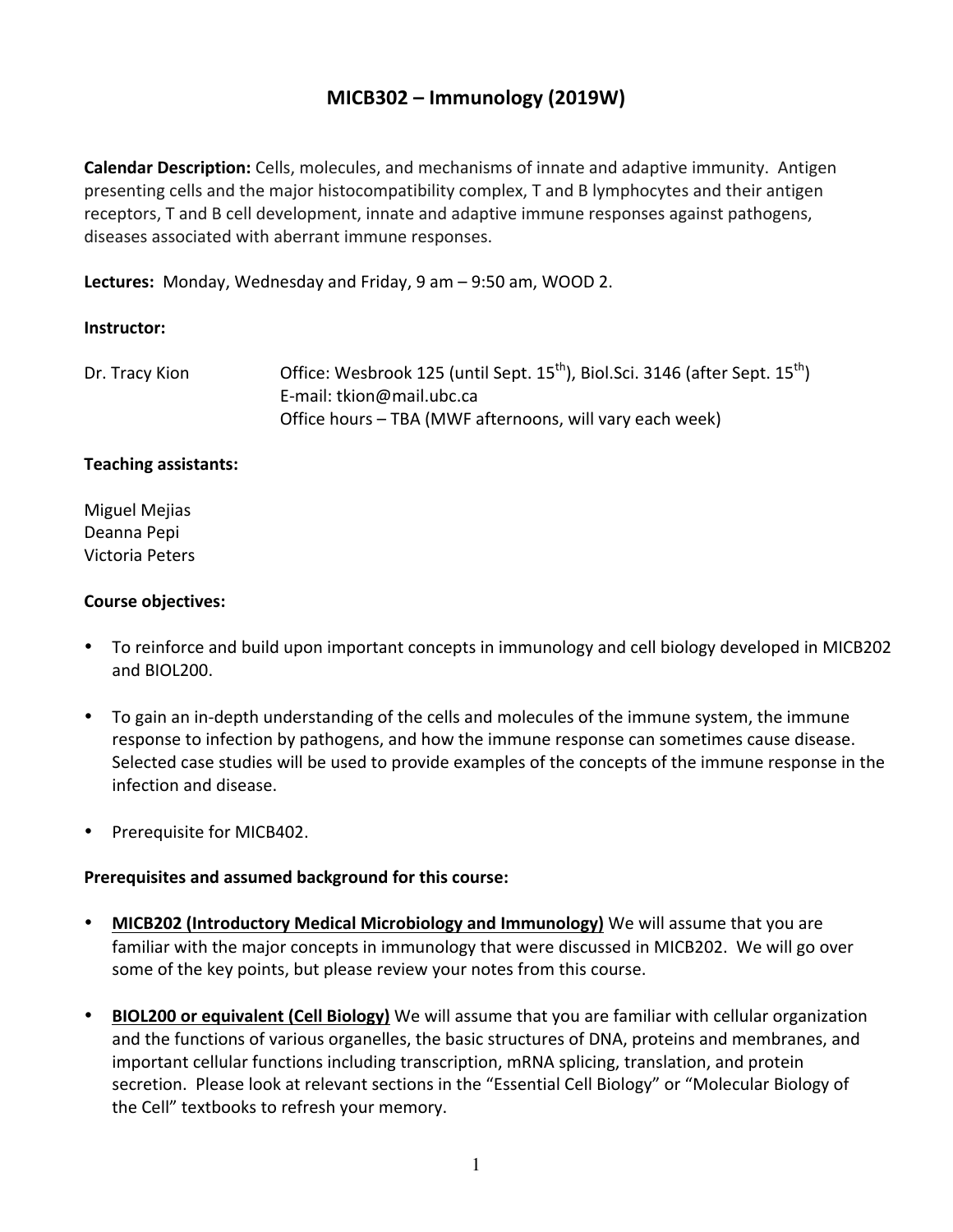### **Course Reading Package**

All students must purchase the MICB302 Reading Package. Information on how to purchase a copy will be posted on the Canvas website. The reading package is not sold at the UBC Bookstore.

All of the material in the MICB302 Reading Package is required reading and can be the subject of exam questions, even if not covered during the lecture periods.

## **iClickers**

We will use iClickers in class to answer multiple-choice questions in many of the lectures, but they will not be used for any part of the course grade. Therefore, students are not required to purchase an iClicker from the Bookstore.

# **Important Course Dates:**

- Tuesday Sept  $3^{rd}$ , 2019 First day of term.
- Wednesday Sept. 4<sup>th</sup>, 2019 first meeting of MICB 302.
- Tuesday Sept.  $17^{th}$ , 2019 Last day for change in registration and for withdrawal from most Term 1 courses without withdrawal standing of "W" recorded on a student's academic record.
- Wednesday Oct.  $2^{nd}$ , 2019 Midterm exam #1, start time  $\sim$ 6:45 pm to 7 pm.
- Thursday Oct. 10<sup>th</sup>, 2019 Submission of research questions if you are doing the writing/research **assignment.**
- Friday Oct.  $11^{th}$ , 2019 Last day for withdrawal from most Winter Session Term 1 courses with withdrawal standing of "W" recorded on a student's academic record. Course cannot be dropped without Faculty approval after this date on the SSC.
- Monday Oct.  $14^{th}$ , 2019 Thanksgiving holiday, no classes.
- Wednesday Nov. 6<sup>th</sup>, 2019 Midterm exam #2, start time ~6:45 pm to 7 pm.
- Monday Nov.  $11^{th}$ , 2019 Remembrance Day holiday, no classes.
- Friday Nov.  $29^{th}$ , 2019 Last meeting of MICB202.
- Friday Nov.  $29^{th}$ , 2019 Last day of classes.
- Tuesday Dec.  $3^{rd}$  Wednesday Dec.  $18^{th}$ , 2019 (inclusive) Final exams. The final is scheduled by Enrolment Services. Check SSC in mid-October for the preliminary exam schedule.

# **MICB302 Canvas site:** Login at **https:canvas.ubc.ca**

### The purpose of the website is to:

- post figure sets, review questions, and other study aids.
- provide a forum for students to exchange views about the course and the course material (Discussion board).
- post news items and research items relating to current developments in immunology research.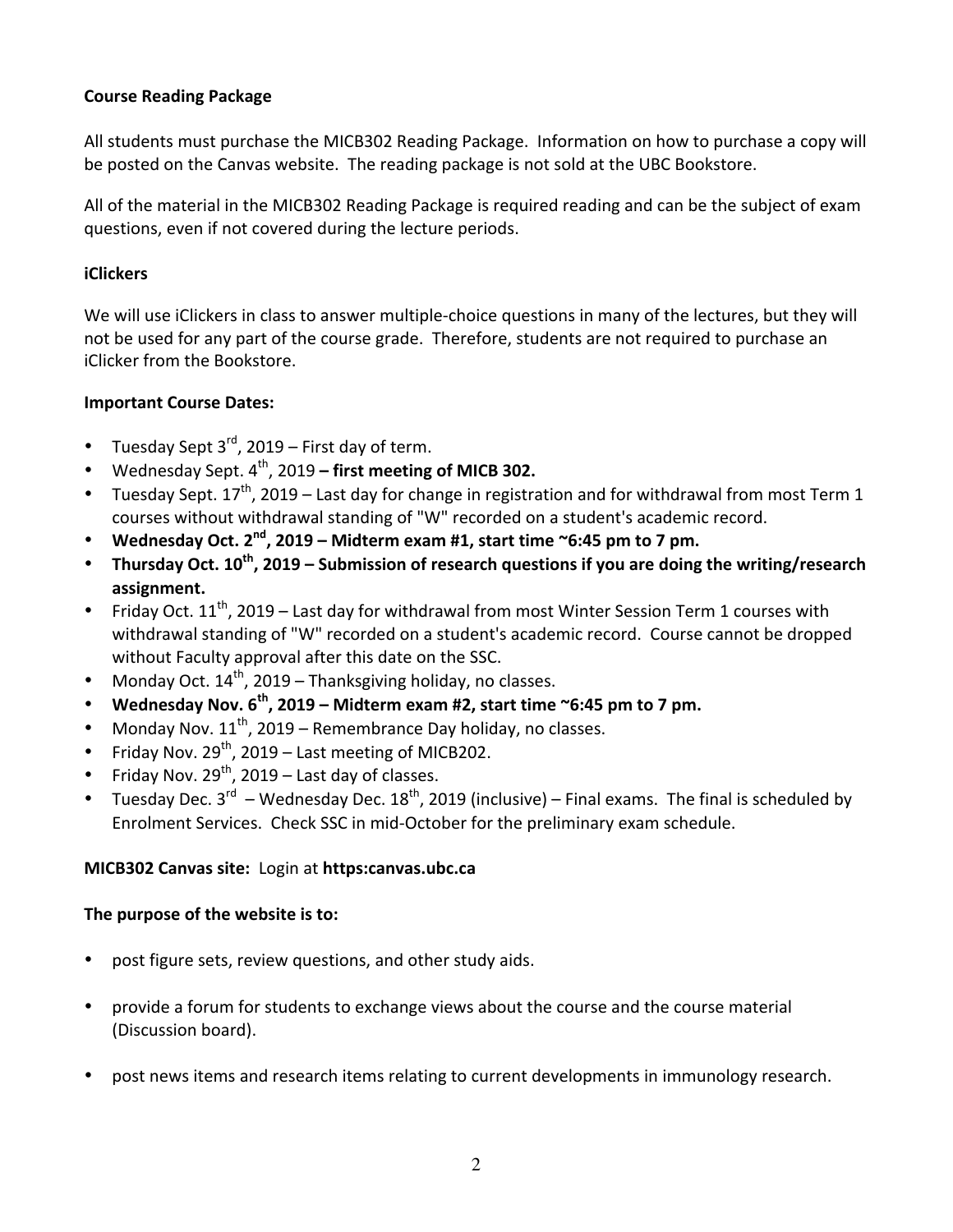### The purpose of the lecture period is to:

- convey the important concepts that you will need to know for the exams using figures from the textbook as well as other figures to enhance your understanding of the material.
- point out areas of active research in immunology.

Learning objectives: By the end of the course, you should be able to:

- 1. Identify the major mechanisms (inflammatory responses, cytotoxic T cells, antibodies) by which immune cells protect us from different types of pathogens (viruses, extracellular bacteria, intravesicular bacteria, parasites) or from cancer cells.
- 2. Understand how immune cells detect the presence of pathogens and cancer cells (pattern recognition receptors, antigen receptors, antigen presentation pathways, NK cell receptors).
- 3. Describe processes that lead to the elimination of pathogens (*e.g.,* opsonization, phagocytosis, neutralization, complement activation, cell-mediated cytotoxicity).
- 4. Describe the structure and function of key molecules that mediate immune responses including antibodies, antigen receptors, Toll-like receptors, MHC proteins, cytokines, chemokines.
- 5. Describe the main cell types of the immune system including their development, function, and for lymphocytes, how they generate antigen receptors.
- 6. Understand the processes that occur during T and B cell development that allow these cells to become tolerant to self-antigens and responsive to other antigens.
- 7. Describe the function of T and B lymphocytes in an immune response
- 8. Describe all the innate and adaptive processes involved in an immune response to a pathogen *(i.e.,* how immune cells perceive a pathogen, how they respond to it and how this usually results in clearance of the pathogen and a return to homeostasis).
- 9. To be able to predict what type of immune response you would need to combat a particular type of pathogen.
- 10. Describe how defects in immune cell regulation can lead to immunodeficiency diseases, autoimmune diseases and allergies.
- 11. Describe the basis for and application of current experimental approaches in immunology including, knockout and transgenic mice, CRISR/Cas and Cre-lox gene editing.
- 12. Relate processes that occur in immune cells to similar processes that occur in all cell types and which have been described in previous cell biology courses (*e.g.,* mRNA splicing, protein secretion, receptor signaling).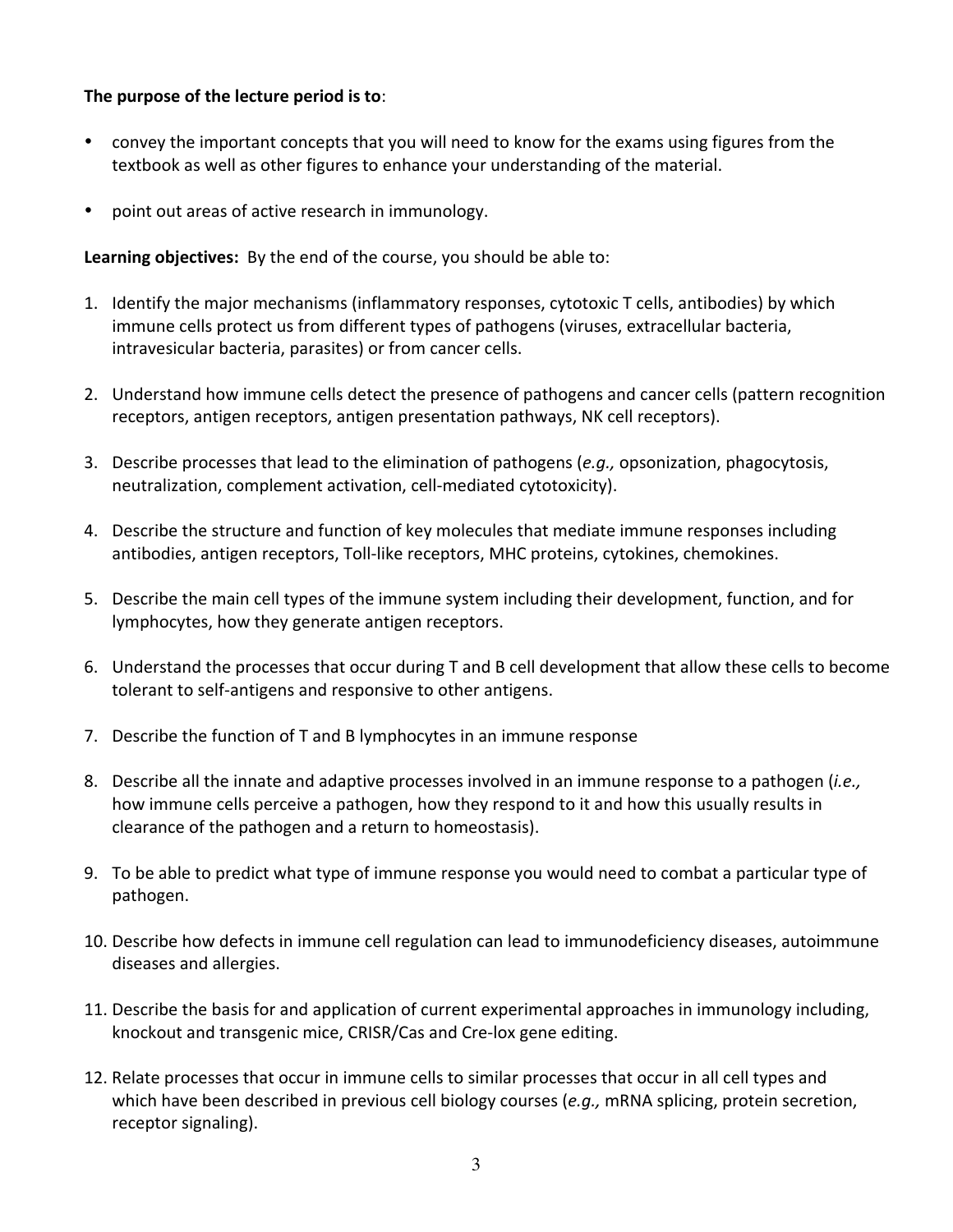**Tutorials:** There are six tutorial sections. Attendance at the tutorials is optional. The tutorials are semi-structured. The TAs will be provided with copies of questions for you to work on. Students would be encouraged to work in groups and construct good answers for 2 or 3 short answer questions (SAQs) for about 25 minutes. Students will then discuss their answers with others in the class and try to work as a good to construct good (and concise) answers.

You can also meet with the TAs to discuss lecture materials and to get help with the practice questions in your course notes package. Tutorials will start week 3 (week of Sept. 16<sup>th</sup>).

### **Tutorial sections:**

| Section T01 | Tuesday 12:30 - 1:30 PM   |
|-------------|---------------------------|
| Section T02 | Thursday 11:00 - 12:00 PM |
| Section T03 | Thursday 11:00 - 12:00 PM |
| Section T04 | Tuesday 11:00 - 12:00 PM  |
| Section T05 | Thursday 12:00 - 1:00 PM  |
| Section T06 | Tuesday 12:30 - 1:30 PM   |

Scarfe 206 Leonard S. Klinck (LSK) 460 West Mall Swing Space (SWNG) 205 Irving Barber Learning Center 155 Angus 334 Angus 037

### **Grade Distribution:**

Students will have the option of how they would like their course grades calculated. This year, we'll have two midterms, Canvas quizzes (biweekly), and a writing/research assignment.

Students will be required to **select an option by October 2<sup>nd</sup>**. If no response is submitted, **Option 1** will be applied. Students can elect to change their grading option – the request would need to be made by November  $6^{th}$ .

**Option 1** – based on exam performance and writing/research assignment.

Midterm 1 and Midterm  $2 - 45%$  (best exam will count for 25%, the other exam for 20%) Final  $exam - 40%$ Writing/research assignment  $-15%$ 

**Option 2** – based on exam performance and Canvas assignments.

Midterm 1 and Midterm  $2 - 45%$  (best exam will count for 25%, the other exam for 20%) Final exam  $-45%$ Canvas assignments – Quizzes – 5%, Case studies – 5%

**Option 3** – based on exam performance, Canvas assignments and writing/research assignment.

Midterm 1 and Midterm  $2 - 35%$  (best exam will count for  $20%$ , the other exam for  $15%$ ) Final exam  $-40%$ Canvas assignments – Quizzes – 5%, Case studies – 5% Writing/research assignment  $-15%$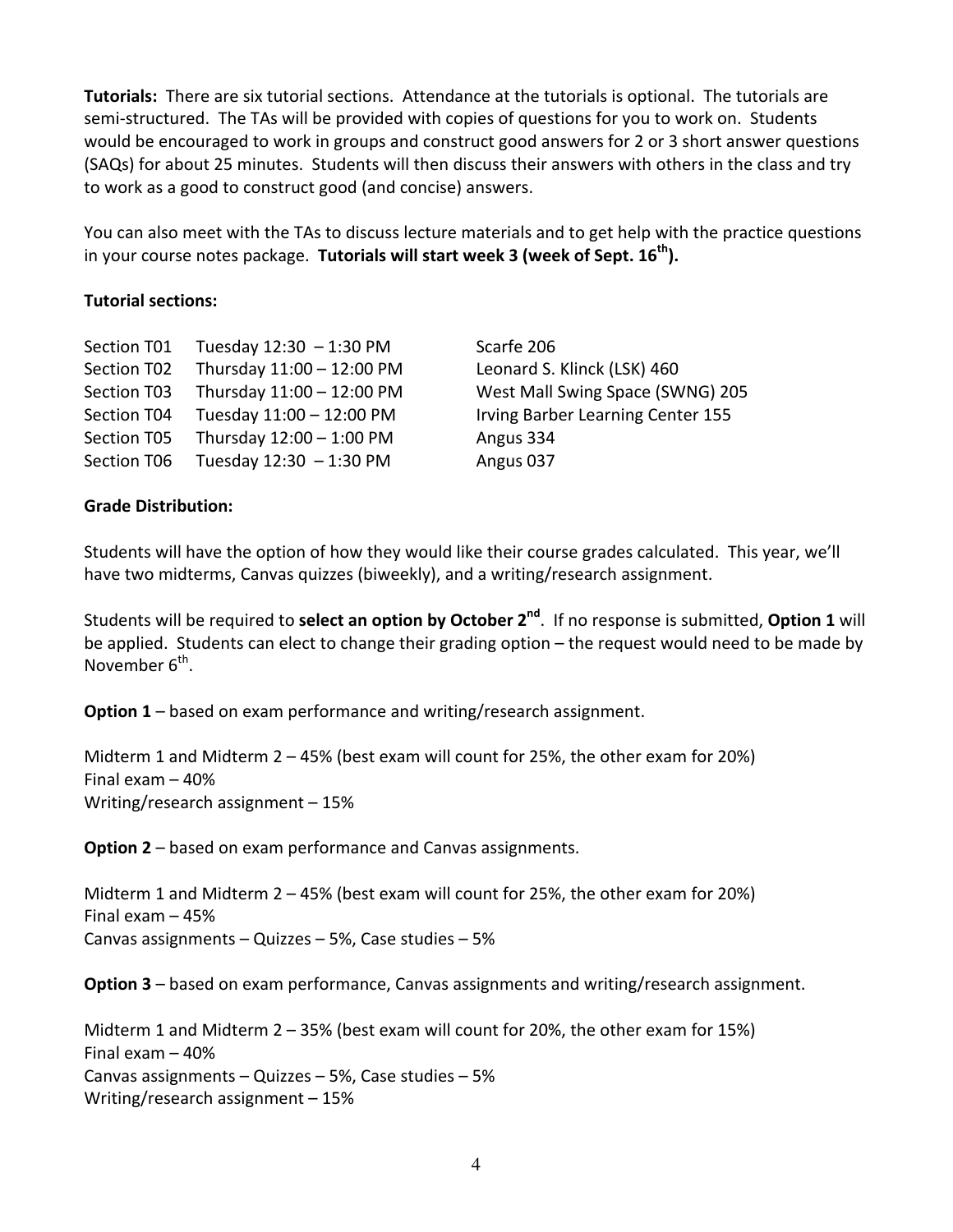### **Canvas assignments:**

Canvas assignments will consist of a combination of 1) "quizzes" of multiple choice questions and/or short answer questions related to the lecture content, and 2) case studies related to the lecture content. 

For the case study assignments, students will have access to a short story about a patient with a problem with their immune system. Students' understanding of the problem will be assessed by  $15 -$ 20 MCQs (or a few SAQs). Students will be provided with the question stems of some of the MCQs when the story is released. Students will have  $5 - 6$  days to investigate the case study before being assessed. 

For both types of Canvas assignments, the questions will open on Canvas and students will have 48 hours to complete them. Announcements will be sent out when the story is open (for the case study) and when the assessment period is open.

The best 3 of 6 quiz grades and the best 2 of 4 case studies grades will be used in the calculation of the Canvas assignments grade.

# **Writing/research assignment:**

The writing/research assignment will allow students to do independent research on a topic related to the course.

Students will first review Immunology articles on the "The Scientist" website (https://www.thescientist.com/page/subjects - select the Immunology button) and then select one that interests them.

After identifying the article, the student will write 3 research questions on something from the article that they would want to know more about and submit them to Dr. Kion for review (by Oct.  $10^{\text{th}}$ ). The questions will be reviewed to determine if it is an appropriate topic and returned to the students in about one week. If more than one question was suitable, students can choose which one they wish to work on.

Students will then consult the primary literature to answer their questions. Students will submit their reports by the end of the December examination period (Dec.  $18^{th}$ ). The report will be between  $5 - 10$ pages (double-spaced) and include a bibliography. Figures and tables can be included in the report, but they are not mandatory and are not counted in the  $5 - 10$  page limit. Students must use a 12-point font and have page margins no larger than 2.6 cm.

The marking rubric for the assignment will be posted on Canvas by the third week of September.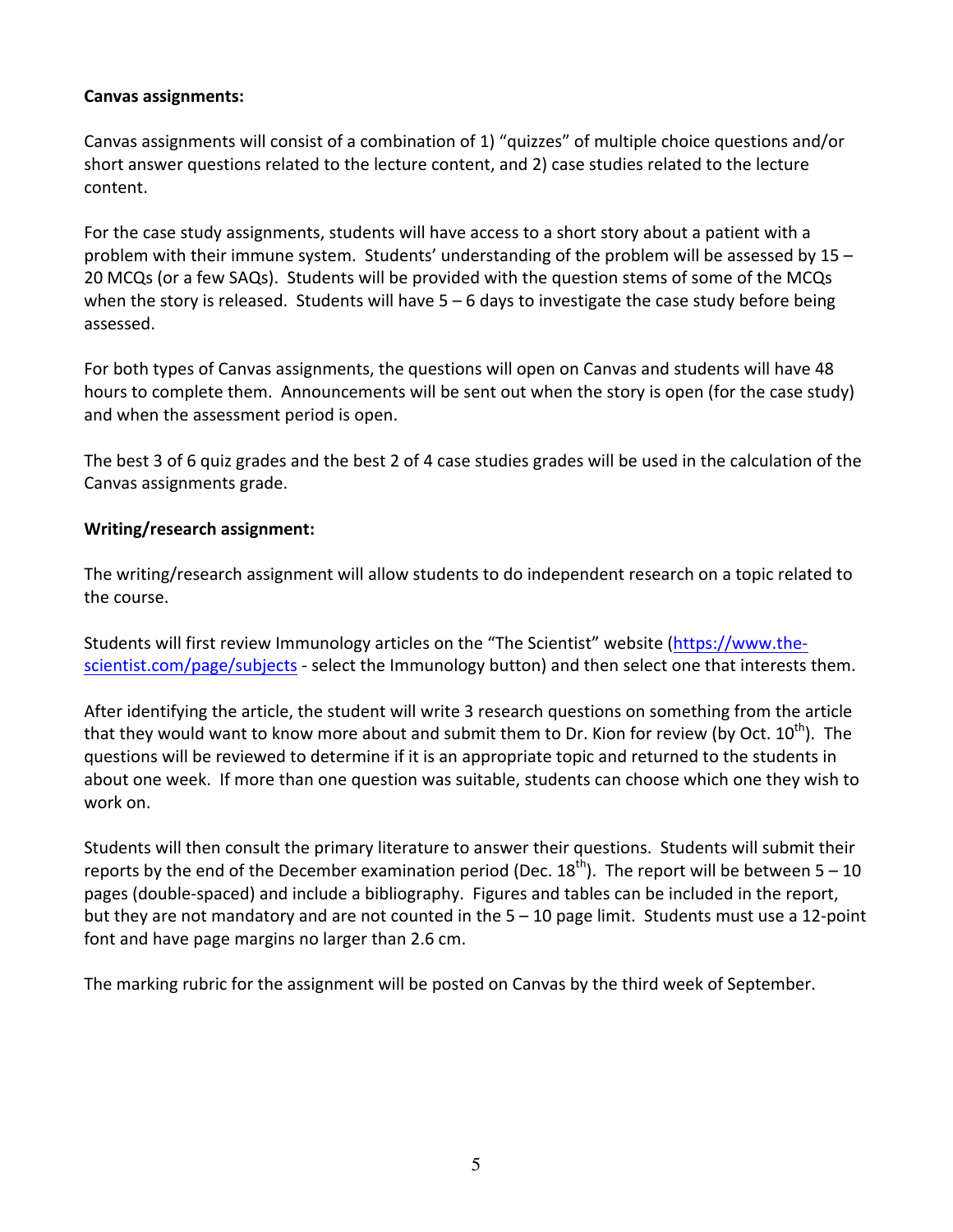#### **Exams:**

Note: The Department of Microbiology and Immunology now has a policy of scheduling exams for large courses in the evening. This is to ensure that you can get the full time allotted for writing the exam. It also allows us to select rooms with better writing surfaces.

1. There will be two midterms. The first midterm is scheduled for the evening of Wednesday October  $2^{nd}$ , 2019. The second midterm is scheduled for the evening of Wednesday November  $6^{th}$ , 2019.

If you miss the midterm due to illness, you will be allowed to write a makeup midterm. This must be done within two weeks of the original midterm date. Students must report any absences from **the exam within 48 hours and provide me with a paper copy of the self-declaration form (see Canvas).**

If you have an evening course or university function (*i.e.,* varsity team) that conflicts with the time of the exam, this must be reported one week prior to the exam. You would need to provide documentation to support your request for writing the midterm at an alternate time (*i.e.*, a paper copy of your time-table, letter from the UBC sports team). You will be required to write the exam at the earliest possible time (maybe before the rest of the class, or first thing the following morning).

Details about the midterm exam will be released a week before the exam (*i.e.*, the content that would be eligible for examination). The information will be sent by email using the University's registration system and will be posted on Canvas. Therefore, it is important that your email address is recorded with the University.

For students that miss midterm #1 or midterm #2 and are unable to write the make up exam, the weight of the missed exam will be shifted to the other midterm and the final exam. For the purposes of the grade calculation, the midterm that was completed will be considered the 'best exam.' Half of the grade of the missed midterm will be shifted to the completed midterm; the other half will be shifted towards the final exam.

For the midterm exams only, any student that feels that they should have been awarded additional marks can appeal this in writing. The student must discuss (in writing, on a separate paper) why their answer should be awarded additional marks – the question will be re-evaluated by the instructors. The student's mark could be increased, decreased or remain the same. The request for re-evaluation must be received within one week of the midterm exams being returned to the students. 

Students are reminded that the exams are photocopied prior to their return to students and that students **MUST NOT** edit their copy of the exam prior to resubmitting their exam. Students that alter their midterm exams and request the exam be re-evaluated will be subject to academic discipline.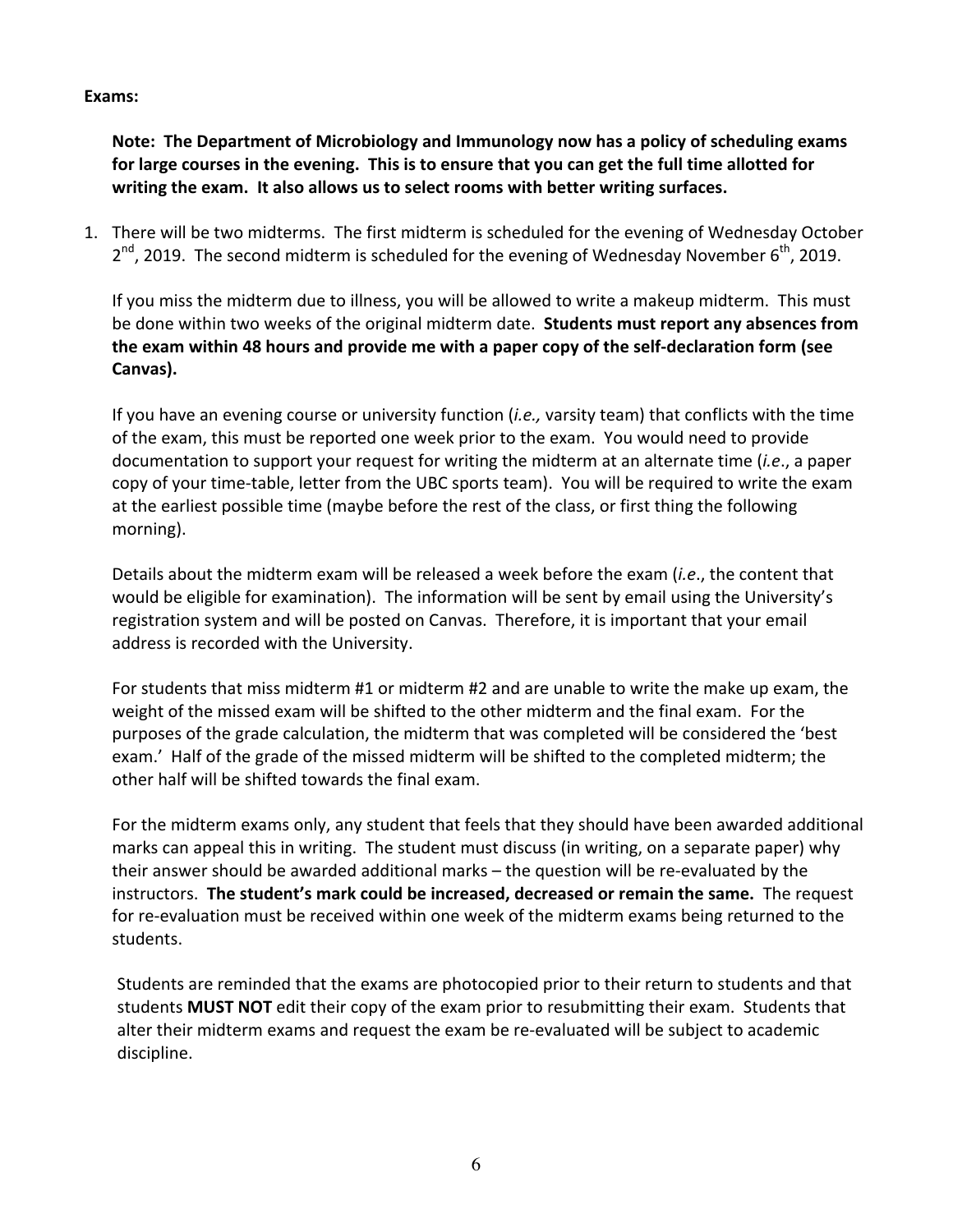### **Exams (continued):**

Students are required independently to work on the take-home component of the exams (if this is part of the exam). Students that submit exams where the answers have been copied will be awarded a mark of zero for this portion of the exam.

2. The final exam will be held during the final exam period. The final exam will be comprehensive, but more emphasis will be placed on the content from the after the midterms cut-off date. The material in the latter part of the course builds on earlier material; thus, you will need to be familiar with the major concepts from the first half of the course.

Students will be permitted to bring in the course notes package to the final exam, but no other materials. Students can write in their notes package and use stickers to identify pages that they find particularly useful.

The exam period is set for Tuesday Dec.  $3^{rd}$  – Wednesday Dec.  $18^{th}$ , 2019 inclusive. This means that you should not make airline reservations until you know your exam schedule. The Dean's Office **will not** permit students to write final examinations at alternate times because of travel conflicts.

3. The midterm and final exams will consist of short answer or short essay questions. Most questions can be answered with several sentences, or at maximum with  $1 - 2$  paragraphs. It is okay to present your answer in point form and labeled diagrams or drawings often help.

Clear and concise writing is better than a large volume. Responses that have the right answer, but with lots of incorrect or irrelevant information may receive lower scores than responses that are correct and concise.

Tip: Outline your response first as opposed to writing a "stream of consciousness" answer.

Missed Final Exams: Students that are absent during the final exam must report to the Dean's Office as soon as possible and request a form for a Deferred Exams. The Dean's office will require valid documentation to explain your absence from an exam. Deferred Exams are scheduled by the Enrolment Services and are usually held in late July/early August.

Note that instructors are not permitted to rearrange the times of final exams for students other than in a case of exam hardship. An exam hardship is defined as 3 exams within a 24-hour period. For example, Student "A" has an exam at 8:30 am, 12:00 noon and 7 pm; this is an exam hardship and the  $2<sup>nd</sup>$  exam would be rescheduled (probably to the following day). An example of what is **NOT** an exam hardship: Student "B" has exams scheduled at 8 am, 12:00 noon, then 8 am the following day. The third exam is in the next 24-hour period.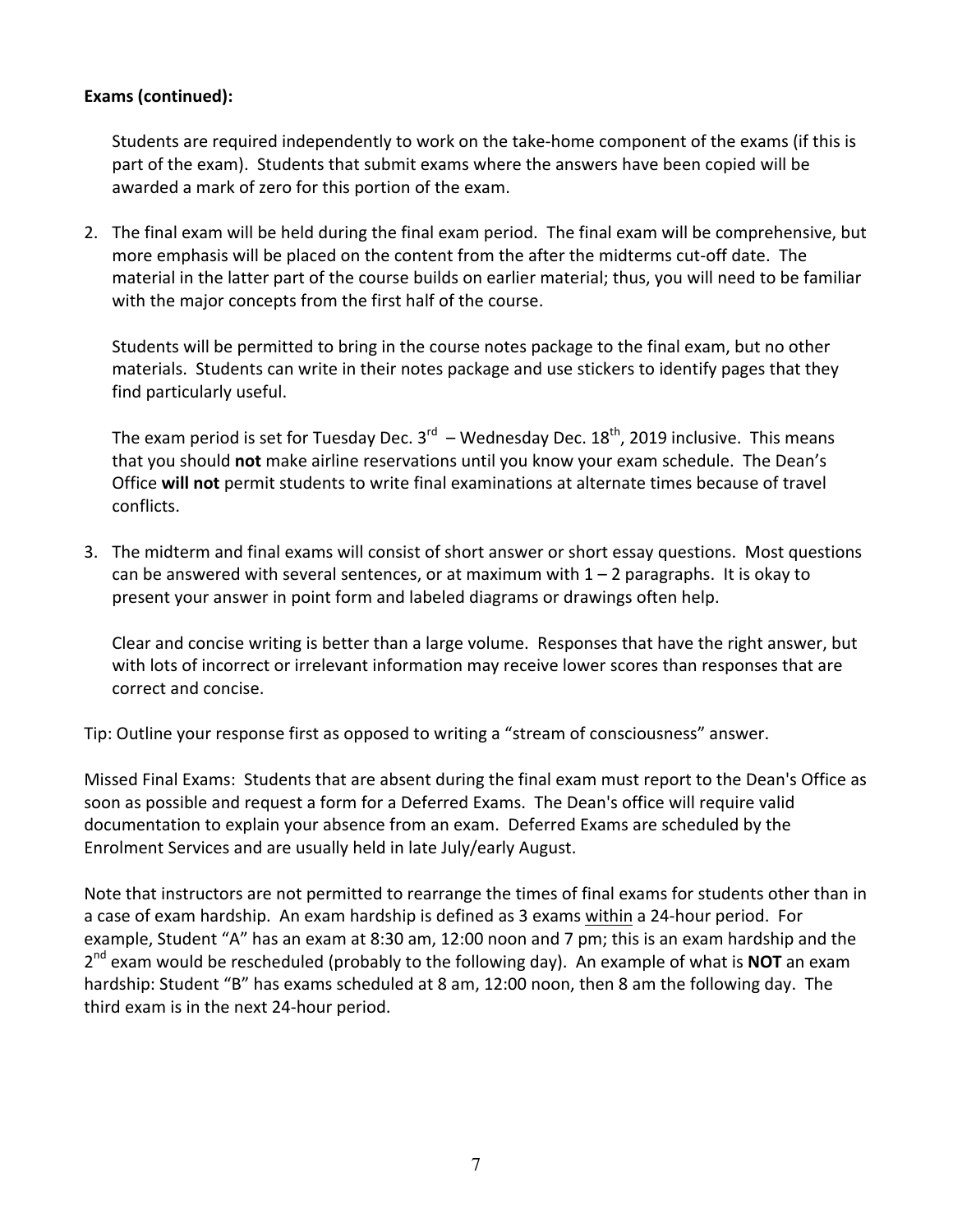# Teaching approach, how to study, what you need to know:

- 1. In the lecture periods, we will discuss the major concepts from the textbook and other readings to enhance your understanding of the material. In many cases, we will draw diagrams that explain the concepts. The figures and diagrams will illustrate the most important concepts. When you study for the exams, make sure that you can explain the figures and diagrams to yourself.
- 2. A set of Powerpoint figures will be posted on the web site after each class. You should bring your notes package to each class so that you can write out your own notes.

However, you should copy any hand drawn diagrams, as these will not be posted on the web site.

For the exams, you will be responsible for all of the material covered during the lectures (including the concepts/information contained in all figures and diagrams shown or drawn during the lecture). You would also be responsible for reading any journal articles posted on Canvas by the instructors and identified as eligible for examination.

- 3. Use the course notes and checkout a textbook (there are several in the library) to gain a better understanding of the material. During the lectures, we will indicate for each chapter which sections and figures are the most relevant. Focus on the text that relates to the concepts and figures we have covered in the lecture notes. The textbook is excellent and we encourage you to use it.
- 4. Try to answer the **review questions** found in the course notes.
- 5. Ask questions in class. Note that the instructor may ask you to see them after class or at office hours if a long answer is necessary.
- 6. E-mail your TA or the instructor and use the Canvas discussion board  $-$  keep your questions brief and to the point. See the instructor during their office hours. **Have your questions prepared on a** separate piece of paper. Students will not be permitted to search through their computer **looking for questions** – this is not a good use of your time or my time.
- 7. Keep up with the material; don't leave everything for the week before the exam. There is a great deal of material and the later material builds on earlier material. It will be hard to understand subsequent chapters if you are not familiar with the concepts from the earlier chapters.

# **Tutoring:**

Many private companies will offer tutoring services to students enrolled in courses at UBC, often for an hourly fee. The instructors of MICB302 do not support or endorse any of these services. The employees of these companies have had no contact or discussions with the instructors and are not provided with any of the course materials. Students are directed to use caution if hiring any of these companies. Appeals that the course grade was lower than expected because of incorrect information provided by these companies will not be accepted.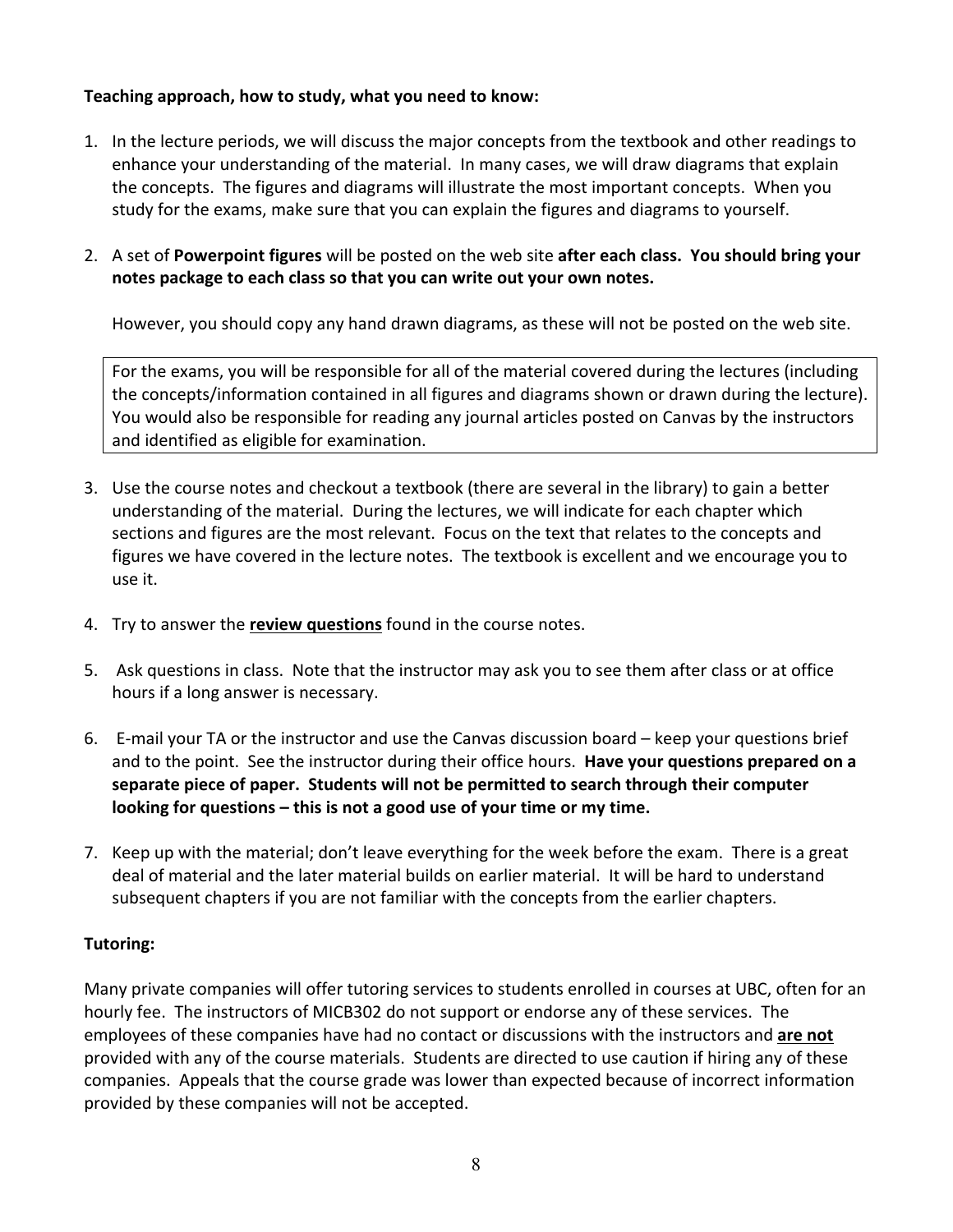### **Reach Out for Success:**

University students often encounter setbacks from time to time that can impact academic performance. Discuss your situation with your instructor or an academic advisor. Learn about how you can plan for success at: www.students.ubc.ca.

For help addressing mental or physical health concerns, including seeing a UBC counsellor or doctor, visit: www.students.ubc.ca/livewelllearnwell.

## **Classroom Civility:**

To create and preserve a classroom atmosphere that optimizes teaching and learning, all participants share a responsibility in creating a civil and non-disruptive forum. **Students are expected to conduct** themselves at all times in this classroom in a manner that does not disrupt teaching or learning.

- You are expected to be on time. Class starts promptly at 9:00 am. You should be in your seat and ready to begin class at this time. Class ends at 9: 50 minutes am. Packing up your things early is disruptive to others around you and to myself.
- Classroom discussion should be civilized and respectful to everyone and relevant to the topic we are discussing. Any discussion from class that continues on Canvas should adhere to these same rules and expectations.
- Electronic devices such as computers, cell phones and pagers must be turned off during class, unless you have informed the instructor ahead of time that you are expecting an emergency message.

### **Academic Misconduct:**

From the UBC Academic Calendar: Academic honesty is essential to the continued functioning of the University of British Columbia as an institution of higher learning and research. All UBC students are expected to behave as honest and responsible members of an academic community. Breach of those expectations or failure to follow the appropriate policies, principles, rules, and guidelines of the University with respect to academic honesty may result in disciplinary action.

http://www.students.ubc.ca/calendar/index.cfm?tree=3,54,0,0

What is academic misconduct?

Academic misconduct is behaviour that erodes the basis of mutual trust on which scholarly exchanges commonly rest, undermines the University's exercise of its responsibility to evaluate students' academic achievements, or restricts the University's ability to accomplish its learning objectives. See the following URL below for specific examples of academic misconduct.

http://www.students.ubc.ca/calendar/index.cfm?tree=3,54,111,959